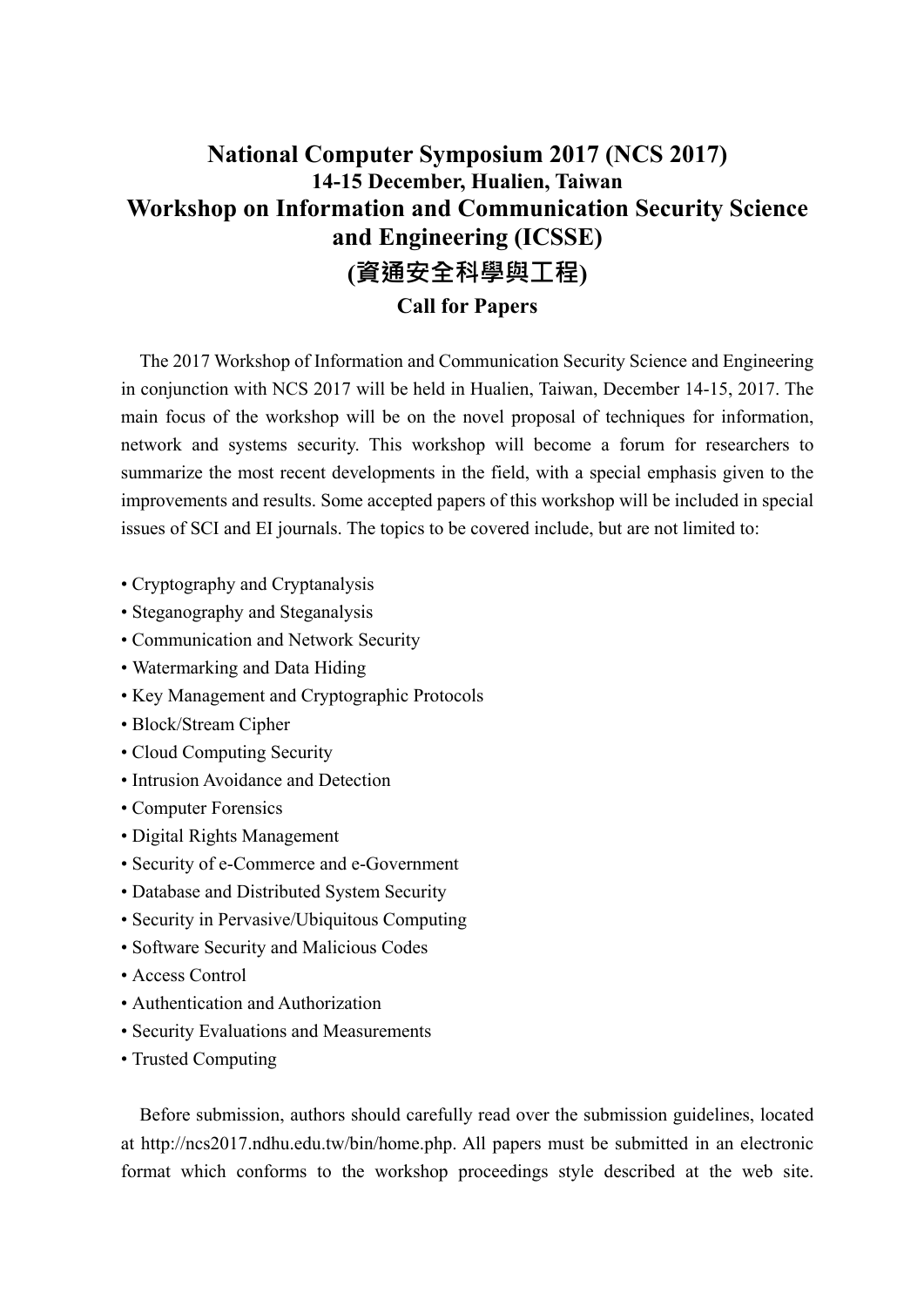Prospective authors should submit an electronic copy of their complete manuscript through the conference manuscript submission system at http://ncs2017.ndhu.edu.tw/bin/home.php according to the following timetable:

| <b>Manuscript Due</b>   | <b>October 25, 2017</b> |
|-------------------------|-------------------------|
| Acceptance Notification | November $2 - 8$ , 2017 |
| Camera-Ready Due        | November 10~19, 2017    |

## **Chairs:**

Ching-Nung Yang (National Dong Hwa University 東華大學) **Co-Chairs:**  Wen-Chung Kuo (National Yunlin University of Science and Technology 雲林科技大學) Tao-Ku Chang (National Dong Hwa University 東華大學) Kuo-Hui Yeh (National Dong Hwa University 東華大學)

#### **Program Committee:**

#### **(in alphabetical order of members' surnames)**

Zhifeng Bao (Royal Melbourne Institute of Technology, Australia 墨爾本皇家理工大學)

Bo-Chao Cheng (National Chung Cheng University 中正大學)

Chia-Mei Chen (National Sun Yat-Sen University 中山大學)

Tung-Shou Chen (National Taichung University of Science and Technology 台中科技大學)

Tzung-Her Chen (National Chiayi University 嘉義大學)

Yu-Chi Chen (Yuan Ze University 元智大學)

Hung-Yu Chien (National Chi Nan University 暨南國際大學)

Shin-Yan Chiou (Chang Gung University 長庚大學)

Stelvio Cimato (University of Milan, Italy 義大利米蘭大學)

Chun-I Fan (National Sun Yat-Sen University 中山大學)

Lein Harn (University of Missouri-Kansas City, USA 美國密蘇里大學)

Gwoboa Horng (National Chung Hsing University 中興大學)

Ren-Junn Hwang (TamKang University 淡江大學)

Shin-Jia Hwang (TamKang University 淡江大學)

Min-Shiang Hwang (Asia University 亞洲大學)

Ji-Han Jiang (National Formosa University 虎尾科技大學)

Wen-Shenq Juang (National Kaohsiung First U. Science and Technology 高雄第一科技大學) Cheonshik Kim (Sejong University, Korea 韓國世宗大學)

Tung-Ming Koo (National Yunlin University of Science and Technology 雲林科技大學)

Narn-Yih Lee (Southern Taiwan University of Science and Technology 南臺科技大學)